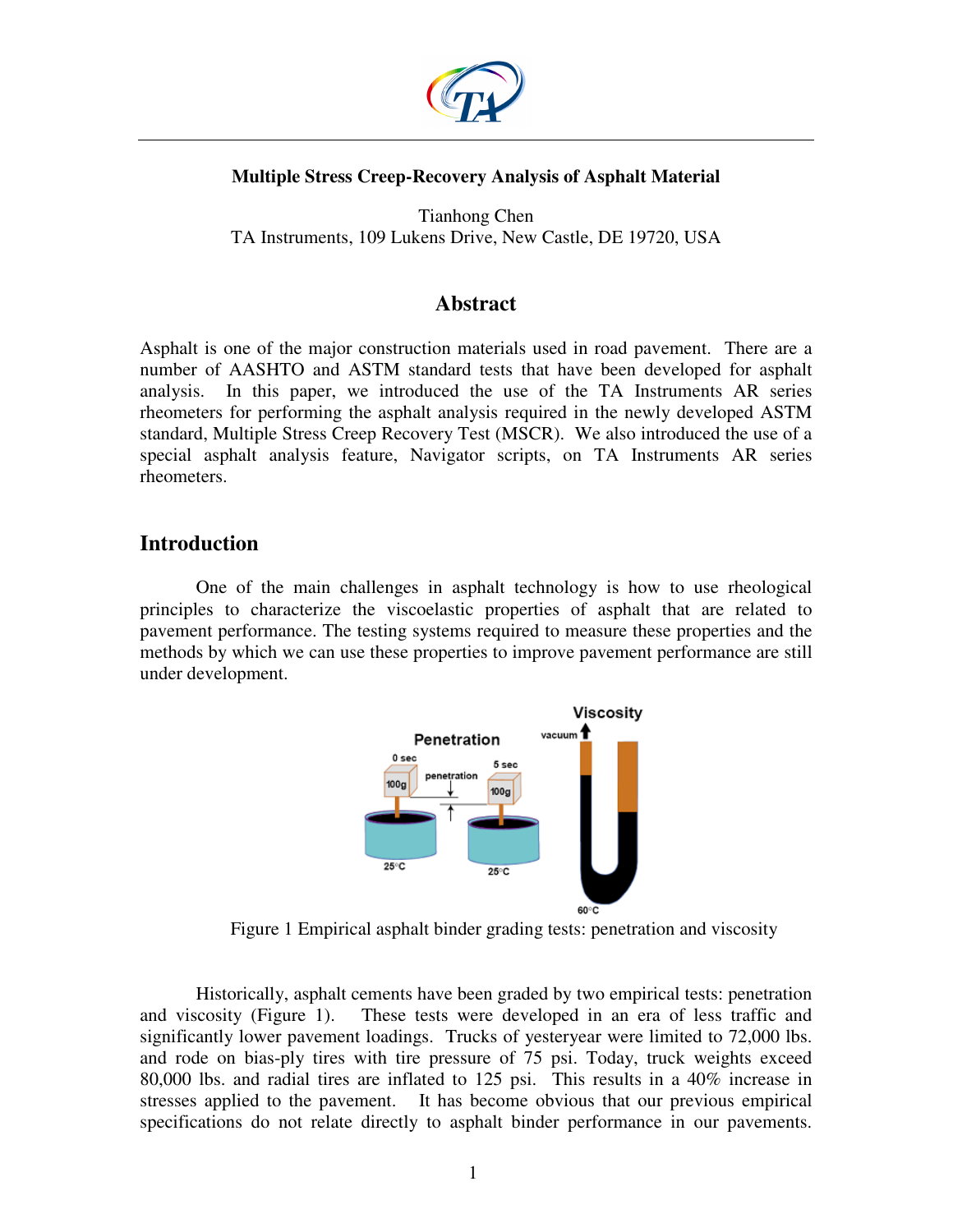Therefore, the Strategic Highway Research Program (SHRP) sponsored \$50 million of research funding on asphalt binders to relate the specifications to actual pavement performance. The new Performance Grade (PG) asphalt binder specifications provide better viscoelastic measurements throughout a broad temperature range (Figure 2). Numbers of AASHTO and ASTM standards (e.g. AASHTO T315, TP5, M320; and ASTM D7175, D6521, D6373 etc.) have been published regarding evaluations of asphalt performance. More specifications to better mimic the real road traffic situations are still under investigation.



Figure 2 Asphalt PG grading tests

# **Multiple Stress Creep and Recovery Test (MSCR)**

Rutting is one of the major causes of premature failure of asphalt concrete. A recently proposed/published repeated creep test can be used to identify asphalt binder that is susceptible to rutting. This test method is used to determine the presence of an elastic response in an asphalt binder under shear creep and recovery at two stress levels at a specified temperature. For performance grade (PG) binders, the specified temperature will typically be the PG grade upper temperature as determined in specification D6373. Ten creep and recovery cycles are run at 100 Pa stress and 3200 Pa stress consecutively. Each cycle includes 1 s creep and 9 s recovery. After the measurement the test results are calculated as follows:

• For each of the ten cycles at a creep stress of 100 Pa, calculate the percent recovery,  $\varepsilon_r(100, N)$ , for  $N = 1$  to 10:

$$
\varepsilon_r(100, N) = \frac{(\varepsilon_1 - \varepsilon_{10}) \cdot 100}{\varepsilon_1}
$$

where  $\varepsilon_1$  is the strain at the end of the creep step, and  $\varepsilon_{10}$  is the strain at the end of the recovery step.

• For each of the ten cycles at a creep stress of 3200 Pa, calculate the percent recovery,  $\epsilon r(3200, N)$ , for  $N = 1$  to 10:

$$
\varepsilon_r(3200, N) = \frac{(\varepsilon_1 - \varepsilon_{10}) \cdot 100}{\varepsilon_1}
$$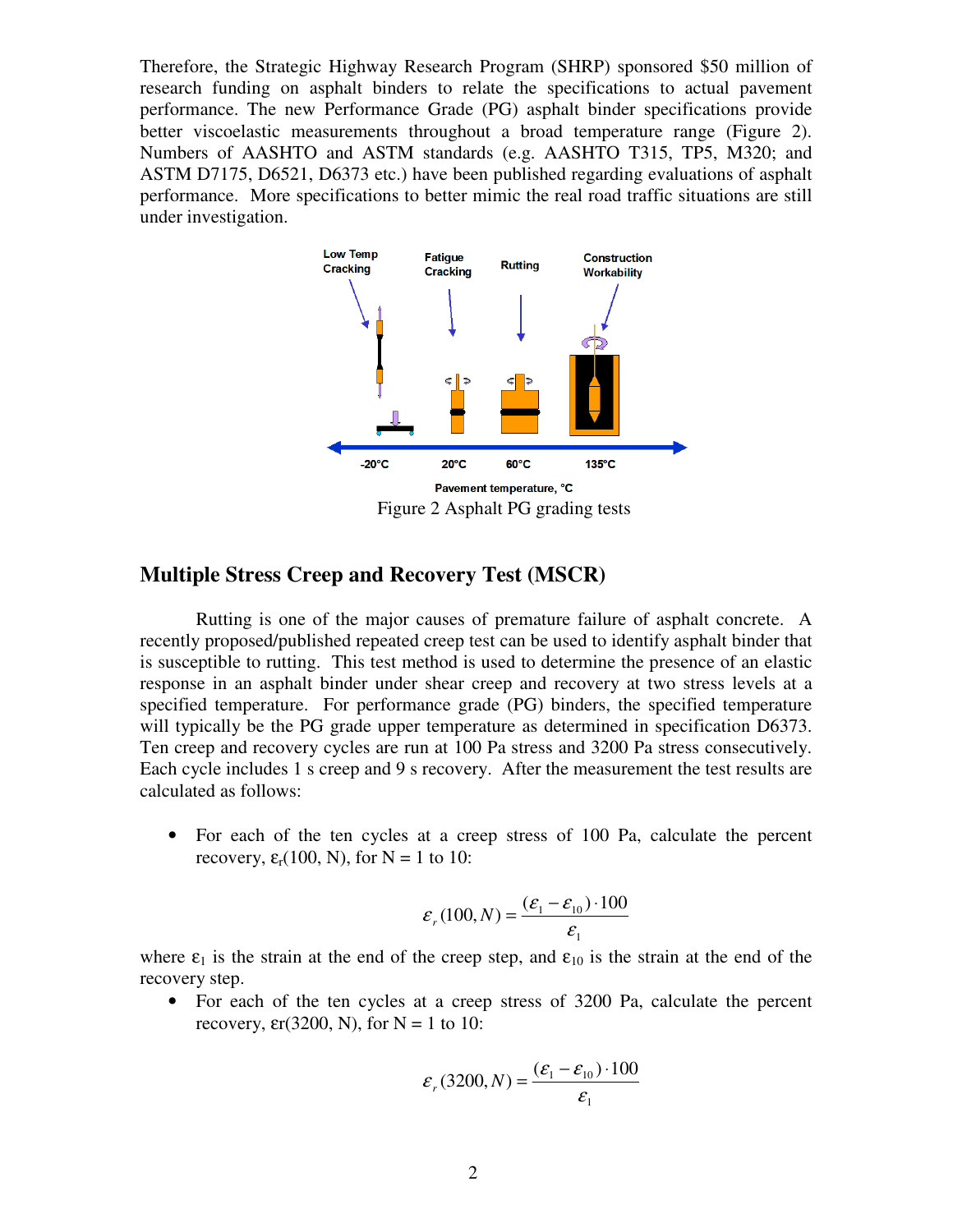• Calculate average percent recovery at 100 Pa:

 $R100 = SUM(\varepsilon_r(100,N))/10$  for N = 1 to 10

• Calculate average percent recovery at 3200 Pa:

$$
R3200 = SUM(\varepsilon_r(3200,N))/10
$$
 for N = 1 to 10

• Calculate percent difference in recovery between 100 Pa and 3200 Pa:

$$
Rdiff = ((R100 - R3200) * 100) / (R100)
$$

• For each of the ten cycles at a creep stress of 100 Pa calculate the non-recoverable creep compliance,  $J_{nr}(100, N)$ , for  $N = 1$  to 10:

$$
J_{nr}(100, N) = \frac{\mathcal{E}_{10}}{100}
$$

• For each of the ten cycles at a creep stress of 3200 Pa calculate the nonrecoverable creep compliance, Jnr(3200, N), for  $N = 1$  to 10:

$$
J_{nr}(3200, N) = \frac{\varepsilon_{10}}{3200}
$$

• Calculate the average non-recoverable creep compliance at 100 Pa:

$$
J_{nr}100 = SUM(J_{nr}(100,N))/10
$$
 for N = 1 to 10

• Calculate the average non-recoverable creep compliance at 3200 Pa:

$$
J_{nr}3200 = SUM(J_{nr}(3200,N))/10 \quad \text{for } N = 1 \text{ to } 10
$$

• Calculate the percent difference in non-recoverable creep compliance between 100 Pa and 3200 Pa:

$$
J_{nr} - diff = ((J_{nr} 3200 - J_{nr} 100)^* 100) / (J_{nr} 3200)
$$

The non-recoverable creep compliance is used as an indicator of the resistance of an asphalt binder to permanent deformation under repeated load.

## **Perform MSCR test using a AR rheometer**

TA Instruments AR series rheometers (AR-G2, AR2000ex, AR1500ex) are powerful Dynamic Shear Rheometers (DSRs) for all typical asphalt analysis. They are equipped with a variety of temperature control systems including submersion cell, Peltier, environmental test chamber (ETC), Peltier with upper heated plate, electrically heated plate (EHP), and have all the required geometries for asphalt analysis (e.g. 25 mm plate, 8 mm plate and torsion geometry).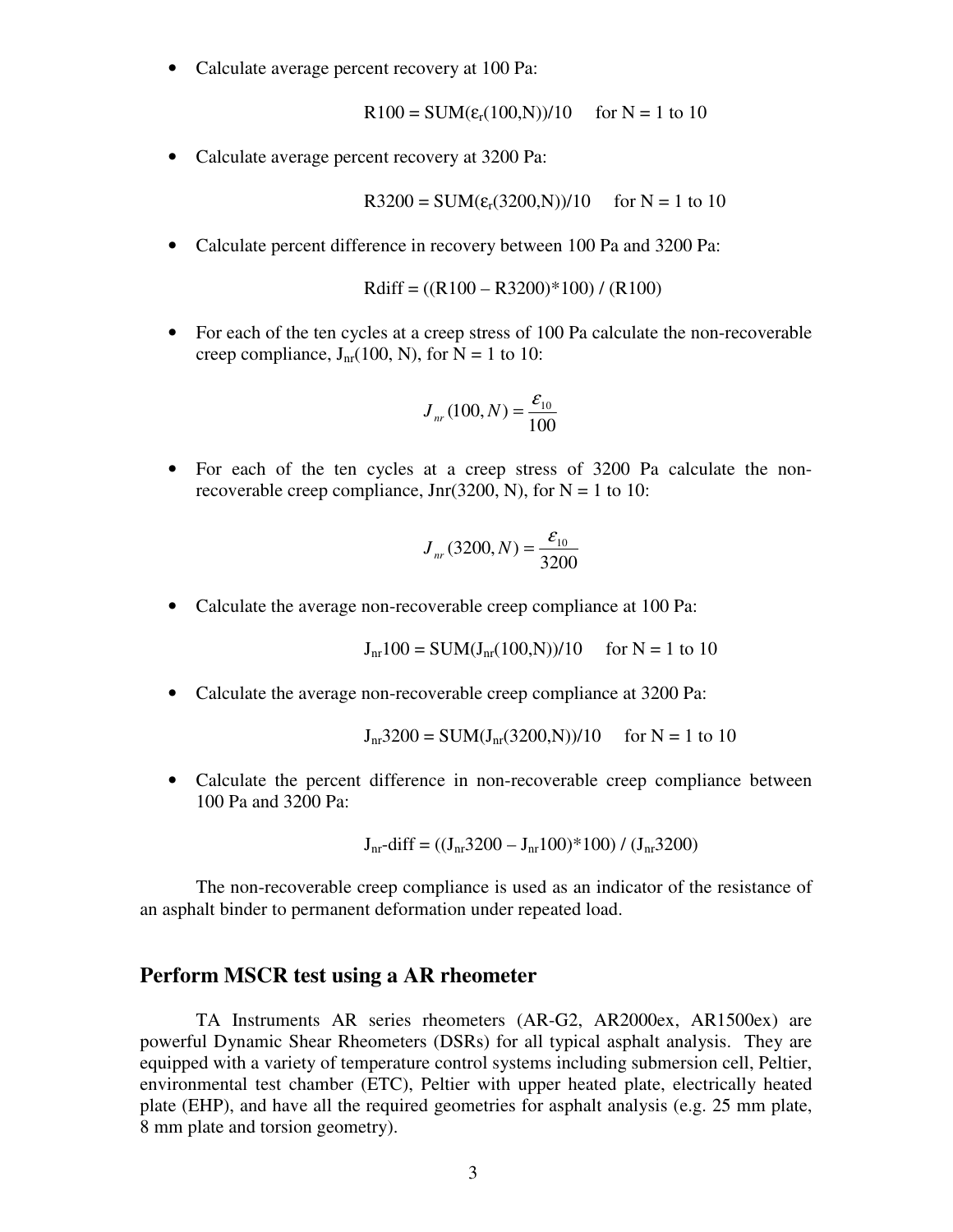Regarding the MSCR testing, one can choose to perform the test manually or through running the Navigator script. The instrument control software has a built-in template to accommodate this particular test. To manually program this experiment, one should open the AR Instrument Control software, go to "procedure – new – template creep", then, enter the experimental temperature and creep stresses as shown in the two screen shots below. After the experiment, the test result is shown in figure 3.

| Edit Instrument Geometry<br>File                                                                                                                                                                                                                                              | Procedure Notes Experiment Options                                                                                                                              | Wizard Help                                            |          |                             |  |  |
|-------------------------------------------------------------------------------------------------------------------------------------------------------------------------------------------------------------------------------------------------------------------------------|-----------------------------------------------------------------------------------------------------------------------------------------------------------------|--------------------------------------------------------|----------|-----------------------------|--|--|
|                                                                                                                                                                                                                                                                               | ×<br><b>New</b>                                                                                                                                                 | Templates                                              |          |                             |  |  |
| L<br>AR <sub>G2</sub><br>卫<br>$\begin{array}{c}\n\bullet \\ \circ \\ \circ \\ \to\n\end{array}$<br>Name<br>亚<br>Repeated creep procedure<br>$\frac{1}{x}$<br><b>Steps</b><br>Conditioning Step<br>Repeated creep<br>126<br>上上层<br>Post-Experiment Step<br>If®<br>13<br>Ä<br>× | Open<br>$\checkmark$ View                                                                                                                                       | Flow<br>Creep<br><b>Oscillation</b>                    | rocedure | MSCR 64C<br>MSCR 64C-0005c) |  |  |
|                                                                                                                                                                                                                                                                               | Add step<br>Delete step                                                                                                                                         | Mixed<br>Stress relaxation                             |          |                             |  |  |
|                                                                                                                                                                                                                                                                               | Summary Information                                                                                                                                             | 25.0                                                   |          |                             |  |  |
|                                                                                                                                                                                                                                                                               | 1 Two stress repeated creep.arcreep                                                                                                                             |                                                        |          |                             |  |  |
|                                                                                                                                                                                                                                                                               | 78<br>New creep procedure                                                                                                                                       |                                                        |          |                             |  |  |
|                                                                                                                                                                                                                                                                               | O Default creep test<br>Repeated creep (asphalt)<br>O Template<br>Creep-recovery<br>Repeated creep (asphalt)<br>Temperature (°C)<br><b>TTS</b><br>Applied value | $\checkmark$                                           |          |                             |  |  |
|                                                                                                                                                                                                                                                                               | 100.0<br>shear stress (Pa)<br>٧                                                                                                                                 |                                                        |          |                             |  |  |
| <b>Notes</b><br>Repeated creep procedure                                                                                                                                                                                                                                      | Value Multiplication<br>Multiply value by 32.00<br>every 10                                                                                                     | repeats                                                |          |                             |  |  |
|                                                                                                                                                                                                                                                                               | $\check{}$<br>15(95)<br>Creep time (Recovery time)                                                                                                              |                                                        |          |                             |  |  |
|                                                                                                                                                                                                                                                                               | ÷<br>20<br>Number of repeats                                                                                                                                    |                                                        |          |                             |  |  |
|                                                                                                                                                                                                                                                                               | Zero displacement after each repeat                                                                                                                             |                                                        |          |                             |  |  |
|                                                                                                                                                                                                                                                                               |                                                                                                                                                                 |                                                        |          |                             |  |  |
|                                                                                                                                                                                                                                                                               |                                                                                                                                                                 |                                                        |          |                             |  |  |
|                                                                                                                                                                                                                                                                               |                                                                                                                                                                 |                                                        |          |                             |  |  |
|                                                                                                                                                                                                                                                                               |                                                                                                                                                                 |                                                        |          |                             |  |  |
|                                                                                                                                                                                                                                                                               |                                                                                                                                                                 |                                                        |          |                             |  |  |
|                                                                                                                                                                                                                                                                               |                                                                                                                                                                 |                                                        |          |                             |  |  |
|                                                                                                                                                                                                                                                                               |                                                                                                                                                                 |                                                        |          |                             |  |  |
|                                                                                                                                                                                                                                                                               |                                                                                                                                                                 | <back< td=""><td>Next &gt;</td><td>Cancel</td></back<> | Next >   | Cancel                      |  |  |
|                                                                                                                                                                                                                                                                               |                                                                                                                                                                 |                                                        |          |                             |  |  |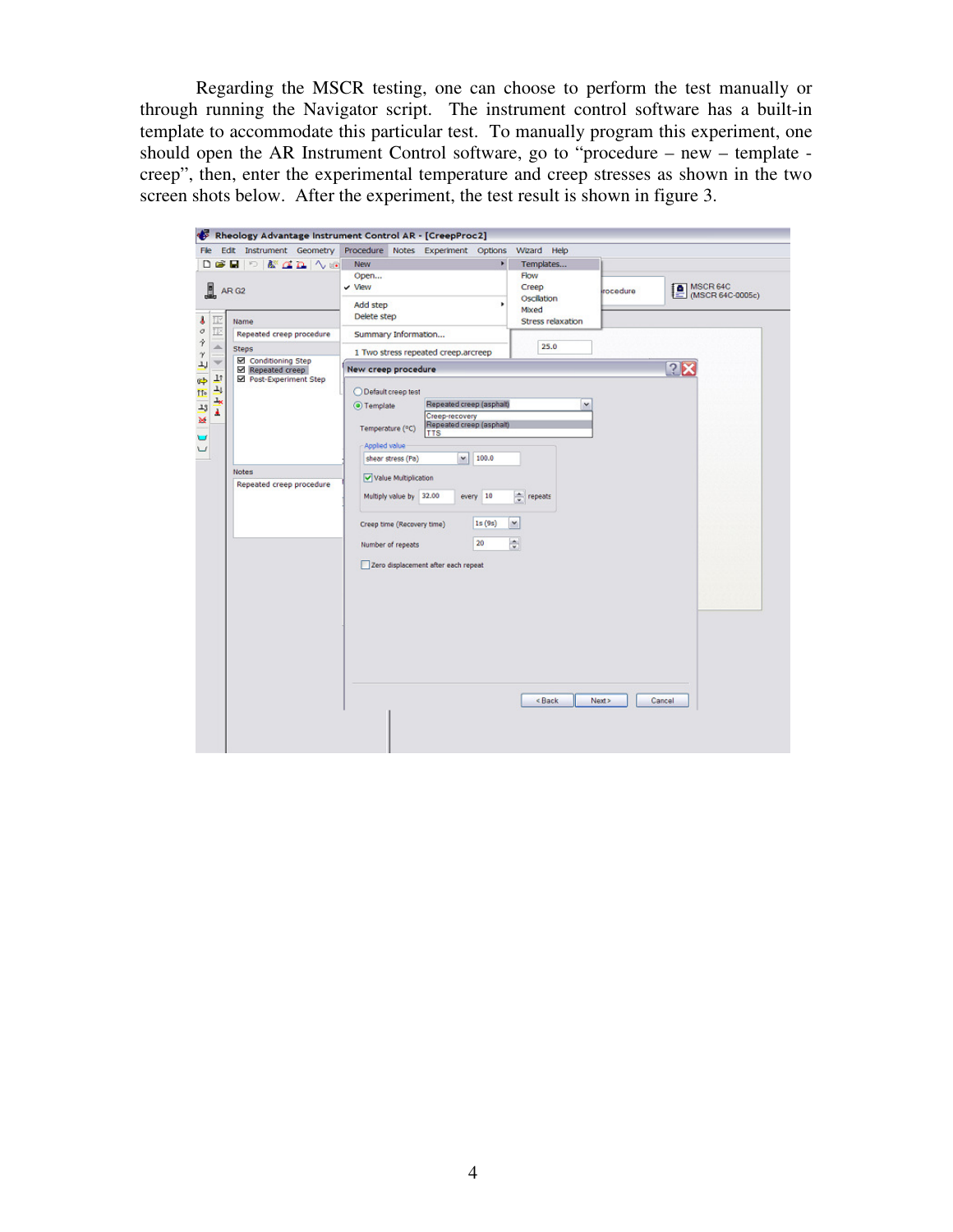

Figure 3 multiple stress creep recovery test result

80.000

100.00

100.000

time global (s)

<del>ming an amprovemperature and an amprove</del>

150.000

200.000

As can be seen from the MSCR specification, the result analysis is quite tedious and time consuming. TA Instruments provides a data analysis script, which makes the data analysis easy and quick. To use the data analysis script, TA Rheology Navigator needs to be installed. After installing the software, go to the following directory from your computer, open, and run the file "Old file printout.nvs".

C:\Documents and Settings\All Users\Documents\TA\Rheology\Scripts\Utility Scripts

20.000

5000.0

2500.0

0

0

40.000 60.000<br>time global (s)

50.000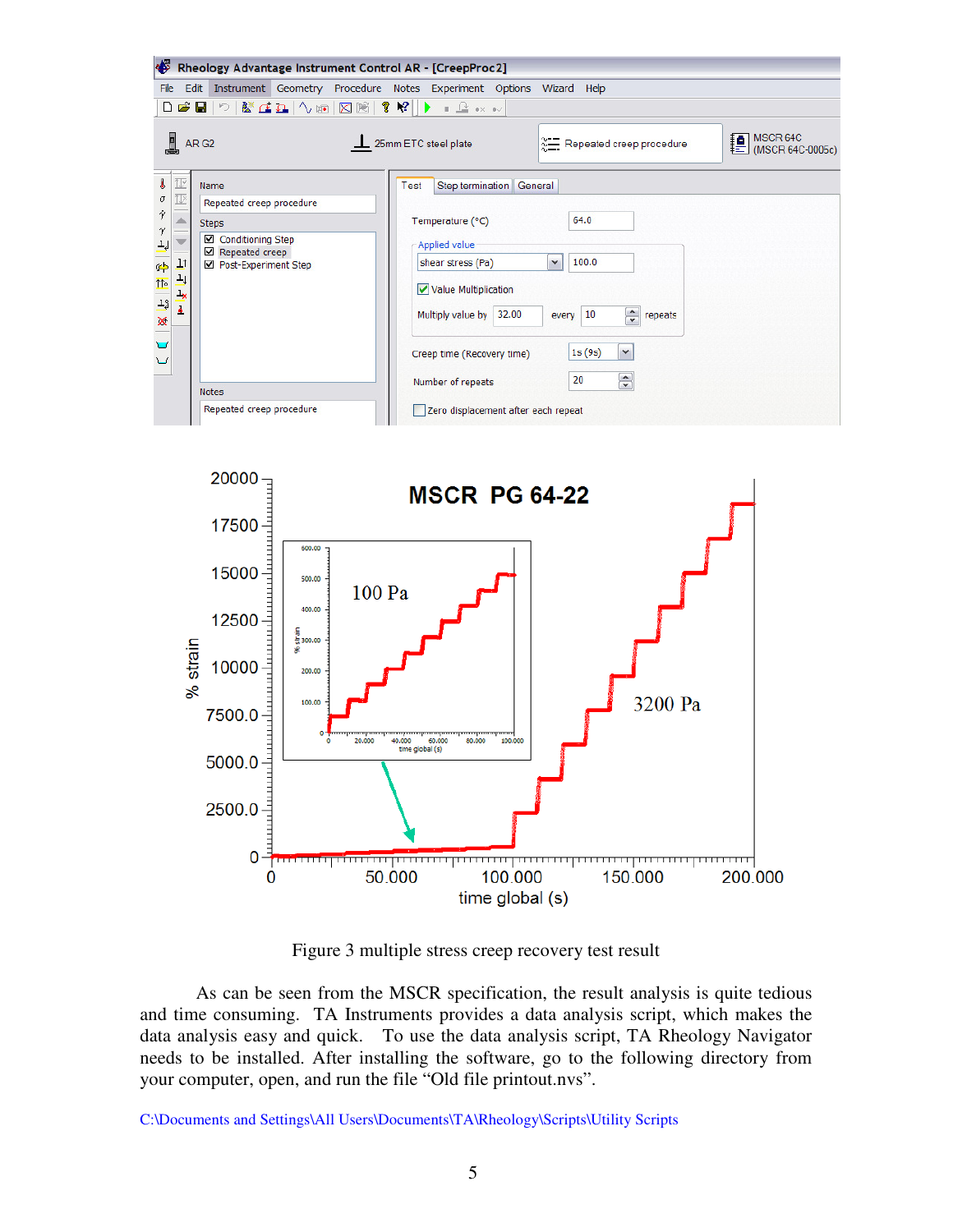Choose "6" for repeated creep analysis, then find the data file you want to analyze. The final analysis report will be automatically printed out or saved as PDF file shown in Figure 4.

| PromptVariable                                                                                                                                                                          |                                                           |   |              |
|-----------------------------------------------------------------------------------------------------------------------------------------------------------------------------------------|-----------------------------------------------------------|---|--------------|
| For Original Binder files enter<br>For RTFO Residue files enter<br>For PAV Residue files enter<br>For Strain Sweep files enter<br>For Cannon Standard enter<br>For Repeated creep enter | $[1]$<br>$[2]$<br>$\overline{[3]}$<br>[4]<br>$[5]$<br>[6] | 6 | OК<br>Cancel |



Figure 4 Report templates for a multiple stress creep recovery test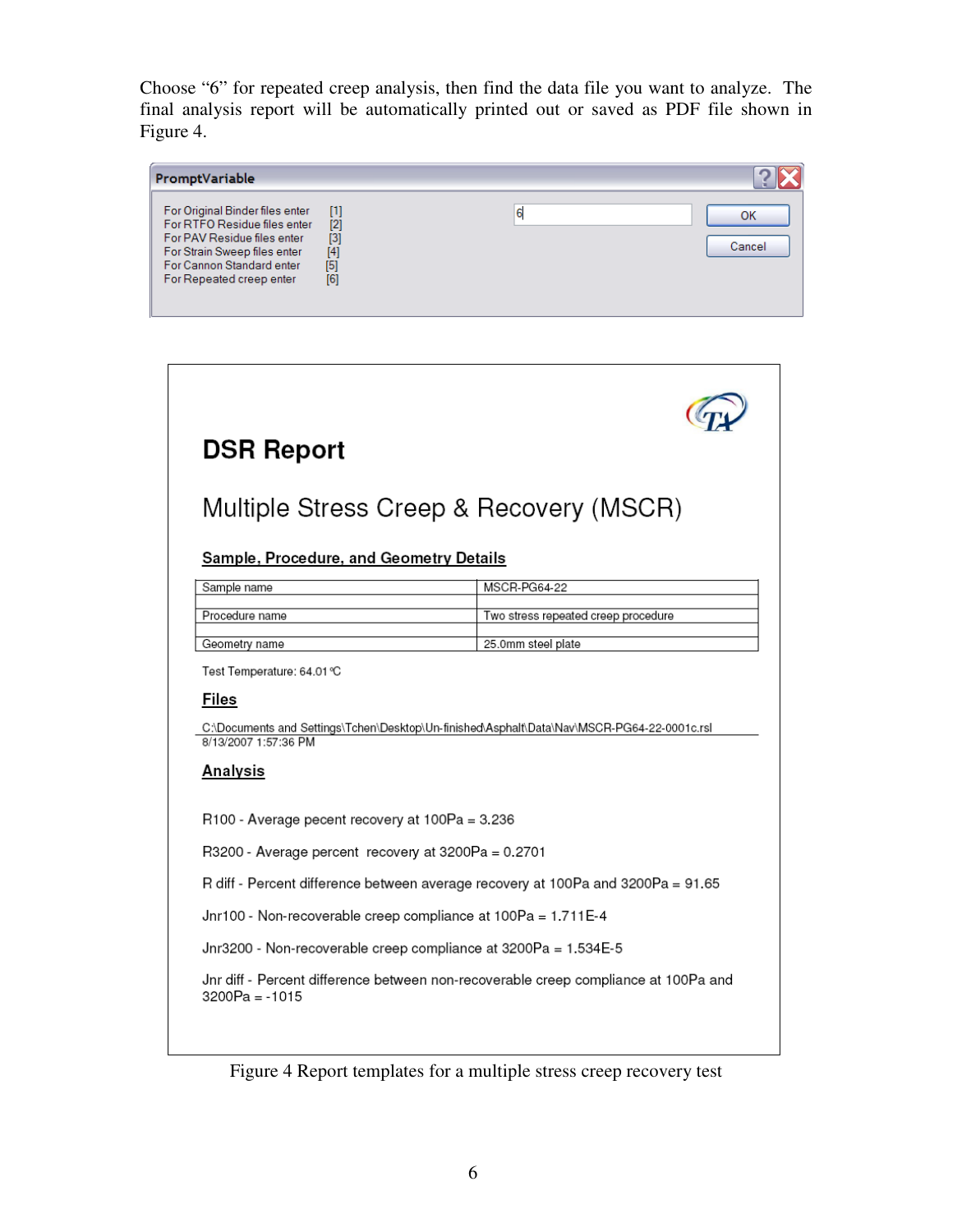The repeated creep analysis can also be used for testing solid asphalt mix. Figure 5 shows the picture of testing an asphalt mix sample on an AR2000 rheometer using torsion geometry. Also, to better mimic the real traffic situation on the road, one can program a repeated creep analysis with more than 2 stresses. An example is shown in figure 6.



Figure 5 Testing solid asphalt mix on an AR2000 rheometer

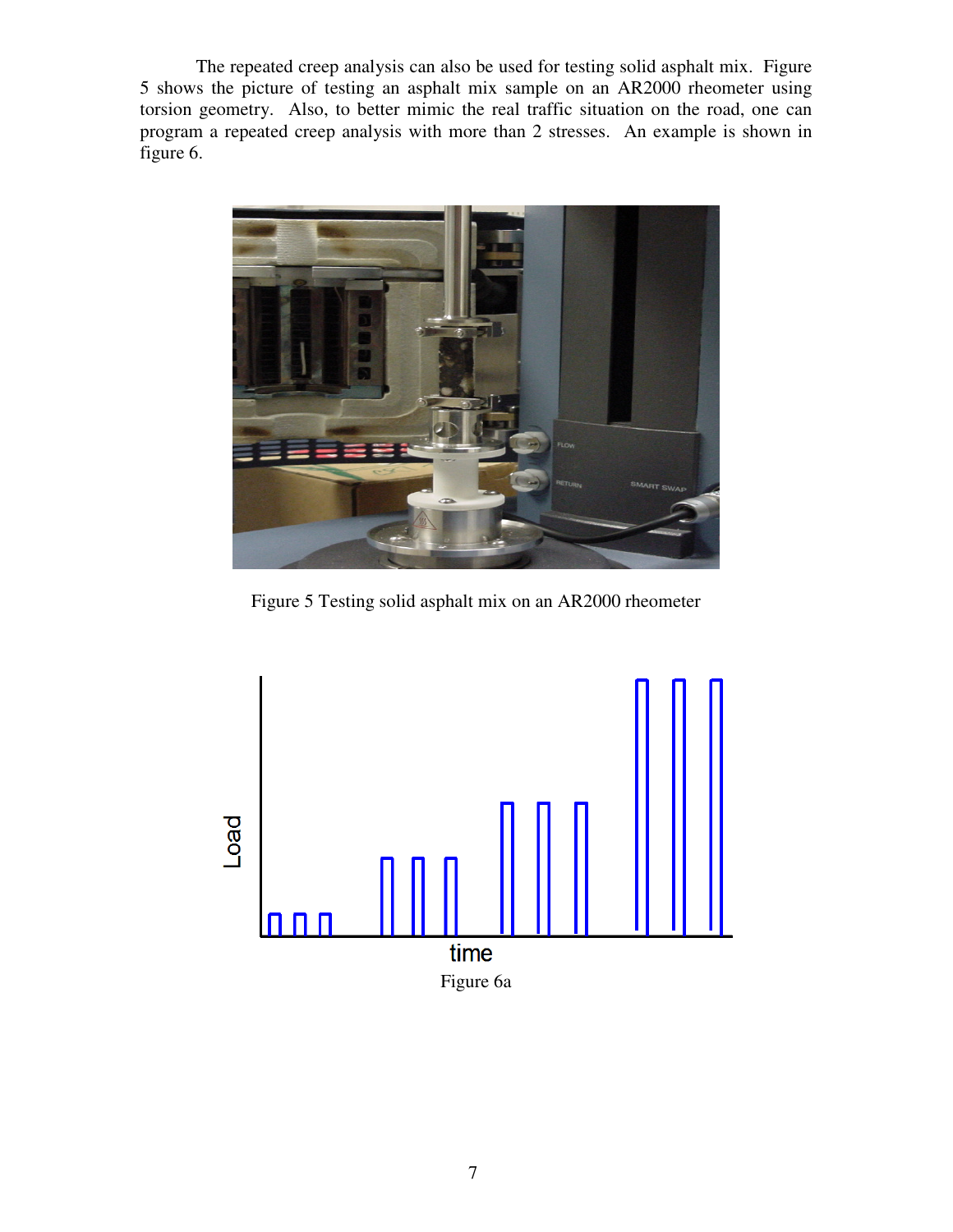

Figure 6 Repeated creep analysis with multiple stress loads

# **Perform MSCR test using AR rheometer with Navigator Script**

TA Rheology Navigator is a programming tool. People can write their own script to control the instrument and the data analysis software. After installing the rheology navigator, one can also find some existing scripts that are provided by TA Instruments for certain specific asphalt analysis. All the available asphalt-testing scripts are listed in figure 7. The newly published MSCR test is included in the list.



Figure 7 Available asphalt-testing scripts in Rheology Navigator